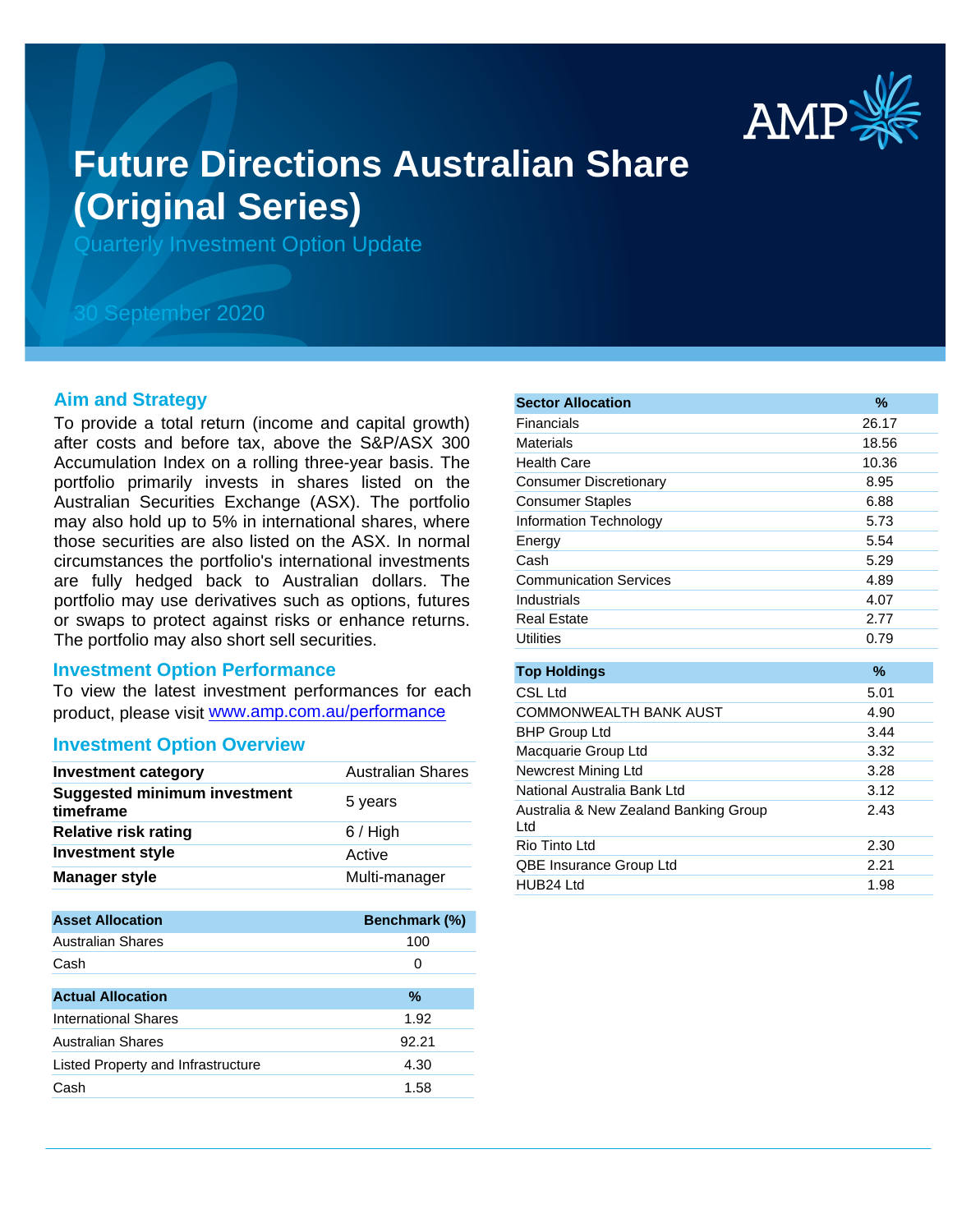# **Fund Performance**

The Fund posted a strong positive absolute return and outperformed its benchmark over the September quarter. Two of the Fund's four underlying managers posted positive absolute returns and outperformed their respective benchmarks. ECP significantly outperformed, and Alphinity also outperformed, while Allan Gray and AMP Capital underperformed their respective benchmarks. The Fund continues to outperform its benchmark over the longer term, including over 1, 2, 3 and 5 years and since inception (all returns before fees).

Stock selection was the main driver of the outperformance and sector allocation had little overall impact. Regarding sector allocation, the main contributors to relative returns were overweight exposures to information technology and consumer discretionary, and an underweight exposure to utilities, while the main detractors were an overweight exposure to energy and an underweight exposure to real estate.

Regarding stock selection, the main contributors to relative returns were positions in consumer discretionary, financials and information technology stocks, while the main detractors were positions in materials stocks.

The largest individual contributors to relative returns were overweight positions in HUB24, Corporate Travel Management and ARB Corporation. Wealth platform provider HUB24 rocketed higher (+99.3%) after providing a business update revealing record net inflows over the 2019-20 financial year, and subsequently reporting very strong full-year results with a positive outlook. Corporate Travel Management soared (+80.6%) after its full-year results showed it paid down debt while increasing its overall cash balance, which positions it well for growth beyond the impacts of the pandemic and four-wheel drive accessories group ARB Corporation climbed (+54.0%) after reporting solid full-year results despite the impacts of the pandemic.

The largest individual detractors from relative returns were overweight positions in a2 Milk Company, AMP and Woodside Petroleum. Infant formula producer a2 Milk Company fell sharply (-24.7%) after revealing a disruption in its 'daigou' market in Australia due to COVID-19 restrictions, which is likely to impact its sales and earnings. Financial services company AMP also fell sharply (-24.7%) after releasing its 1H 2020 profit guidance which was negatively impacted by market volatility and a credit loss provision in AMP Bank, and Woodside Petroleum declined (-17.3%) along with oil and gas prices because of uncertain demand due to the COVID-19 pandemic.

# **Market Review**

Australian shares initially rose in July and August, before pulling back in September to end the quarter down by 0.44% as measured by the S&P/ASX 200 index, on a total return basis. Early to mid-quarter, Australian shares were driven by rising global markets, amid broader global optimism and the continued presence of massive levels of economic stimulus, with central banks (including the RBA) continuing to indicate they will do whatever is necessary to support economies. The August reporting season then saw the market rise further, with many companies beating unsurprisingly low consensus forecasts. Given the unique COVID-19 backdrop, as expected results were variable from business to business and across sectors. Information technology, healthcare, some of the miners, gold producers and even some consumer discretionary stocks reported relatively strong results, given the circumstances. Retailers focussed on e-commerce, rather than traditional bricks and mortar, also reported strong results. Meanwhile, airlines, other travel-related businesses and financials generally struggled. Late in the quarter, Australian shares fell alongside global markets, as concerns rose around continued and further lockdowns, such as those being experienced in Melbourne, which have now lasted longer than Wuhan's, where the virus originated.

# **Outlook**

Australian shares will likely continue to be primarily driven by global markets. Like its international peers, Australia's economic growth has slumped, though evidence of a bounce-back has emerged in some sectors, supported by Chinese demand. Australia's greater degree of government stimulus (relative to other countries) should help support Australian shares, though there are some near-term risks, such as soured trade relations with China and a continued lack of medium-term earnings visibility for many companies. Given large price rises since the March lows, there may be an increased risk of corrections, though we believe the longer-term trend is likely to remain positive. We continue to believe investors should be selective and, as always, maintain a longer-term perspective.